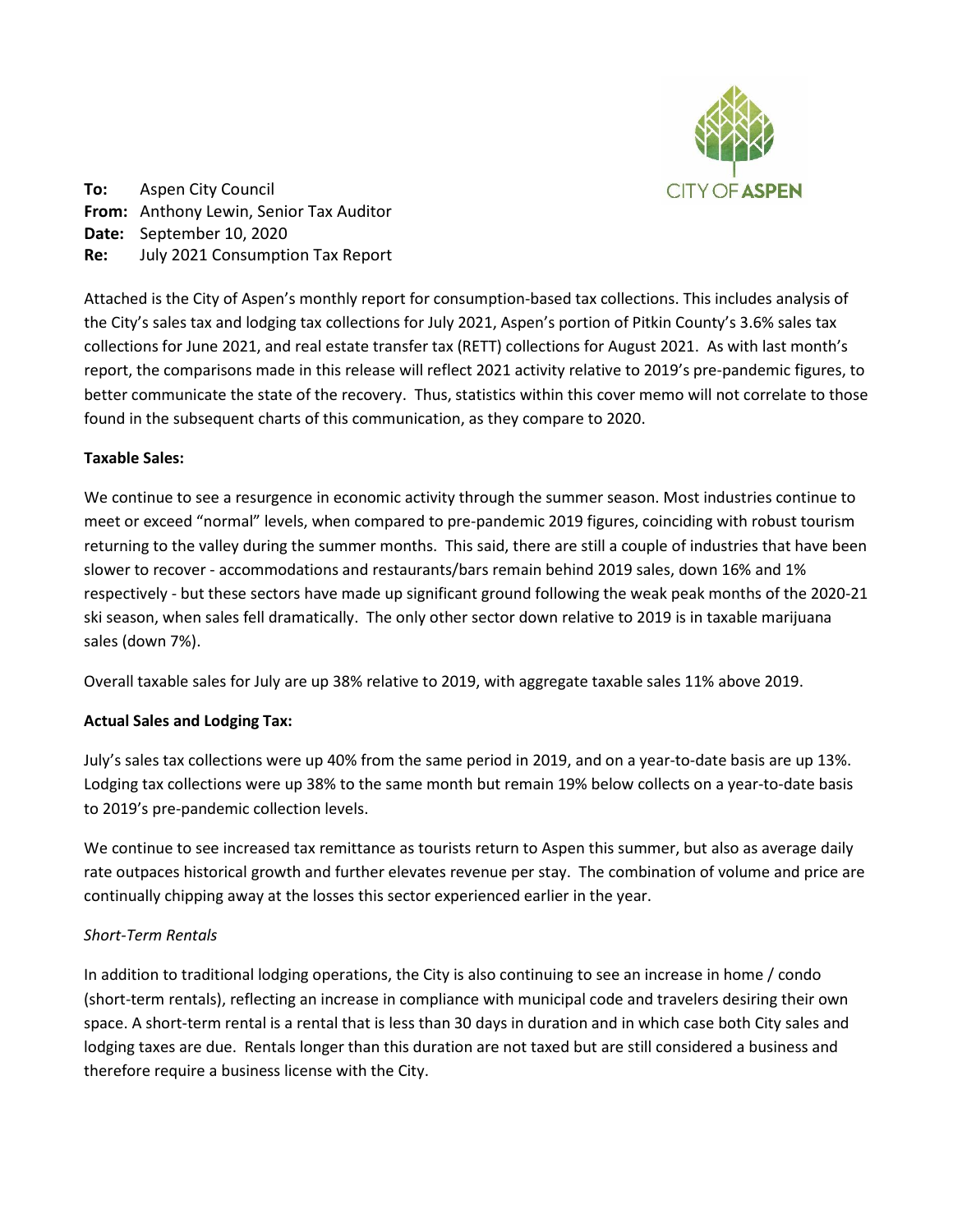## **City Share of County Sales Tax:**

Aspen's portion of Pitkin County's sales tax collections (one month behind City collection statistics because they are collected at the State level) for June were up 40% to pre-pandemic collections in 2019. Year-to-date revenues relative to 2019 collections are up 13%.

## **Real Estate Transfer Taxes (comparison to 2020):**

Housing real estate transfer tax collections for July were up down 25%, however still up 66% on the year. Wheeler real estate transfer tax collections for June were down 24% and up 47% on the year. Comparisons this month align with the dramatic increase in activity that began in late 2020 and therefore do not show new dramatic growth, despite continued high volume in real estate activity.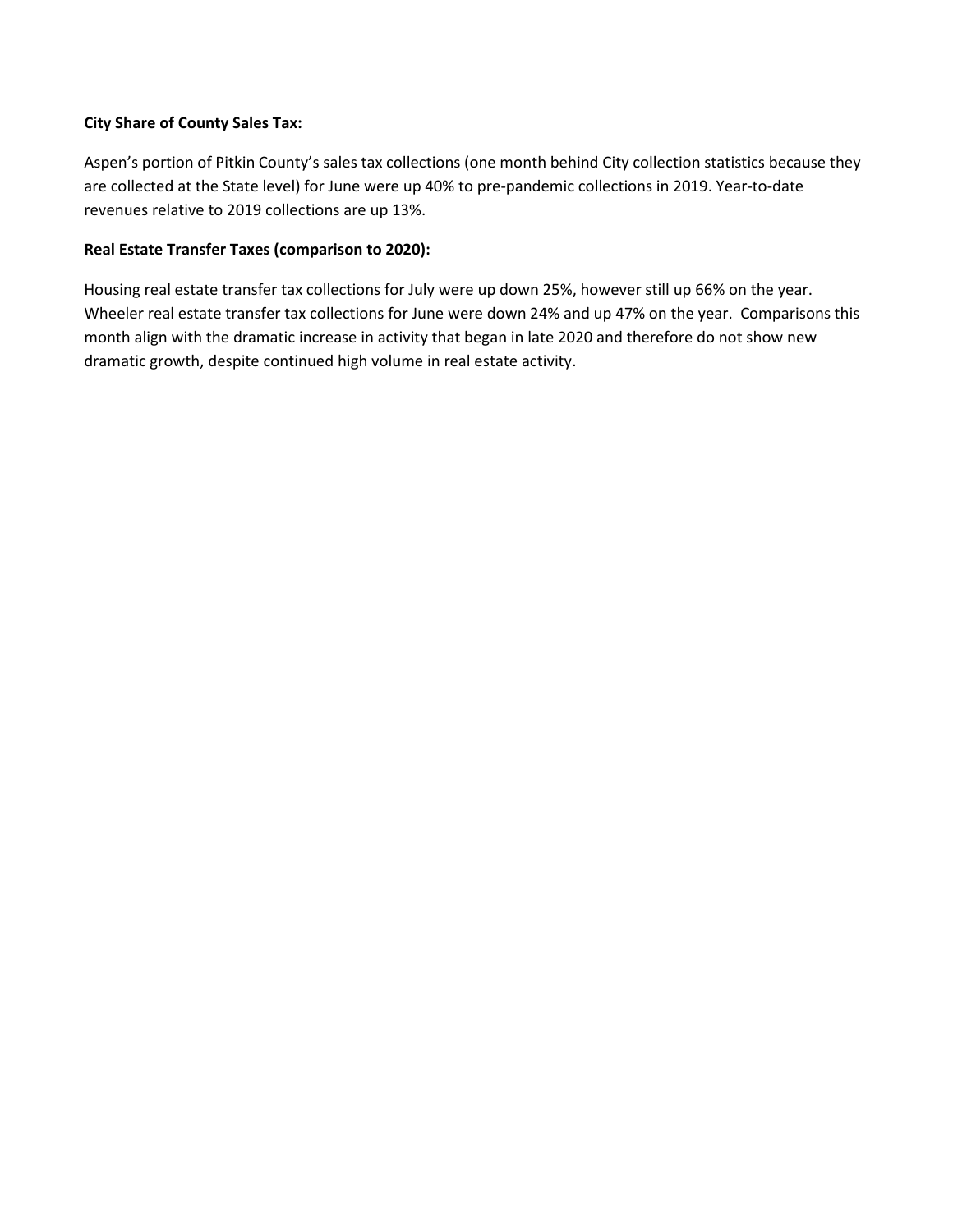| Category                    | In-Town       | Out-of-Town  | <b>Grand Total</b> |
|-----------------------------|---------------|--------------|--------------------|
| <b>Total Accommodations</b> | \$34,634,379  | \$260,947    | \$34,895,326       |
| Construction / Trades       | \$3,526,322   | \$4,355,779  | \$7,882,102        |
| Misc. / Other               | \$2,787,232   | \$4,778,857  | \$7,566,089        |
| Food / Drug                 | \$10,492,954  | \$406,280    | \$10,899,234       |
| Bar / Restaurant            | \$23,258,318  | \$3,231      | \$23,261,549       |
| Fashion / Clothing          | \$17,984,414  | \$218,678    | \$18,203,092       |
| Outdoor / Sporting          | \$4,960,392   | \$57,980     | \$5,018,372        |
| Utilities / Telecomm        | \$1,187,869   | \$2,134,834  | \$3,322,704        |
| Auto                        | \$3,251,433   | \$0          | \$3,251,433        |
| Gallery / Jewelry           | \$6,214,079   | \$351,749    | \$6,565,828        |
| Liquor                      | \$1,650,129   | \$34,161     | \$1,684,289        |
| Marijuana                   | \$1,412,441   | \$0          | \$1,412,441        |
| Bank / Finance              | \$0           | \$267,284    | \$267,284          |
| Health / Beauty             | \$528,242     | \$235,865    | \$764,107          |
| <b>Grand Total</b>          | \$111,888,204 | \$13,105,644 | \$124,993,848      |
| Percentage                  | 89.5%         | 10.5%        |                    |

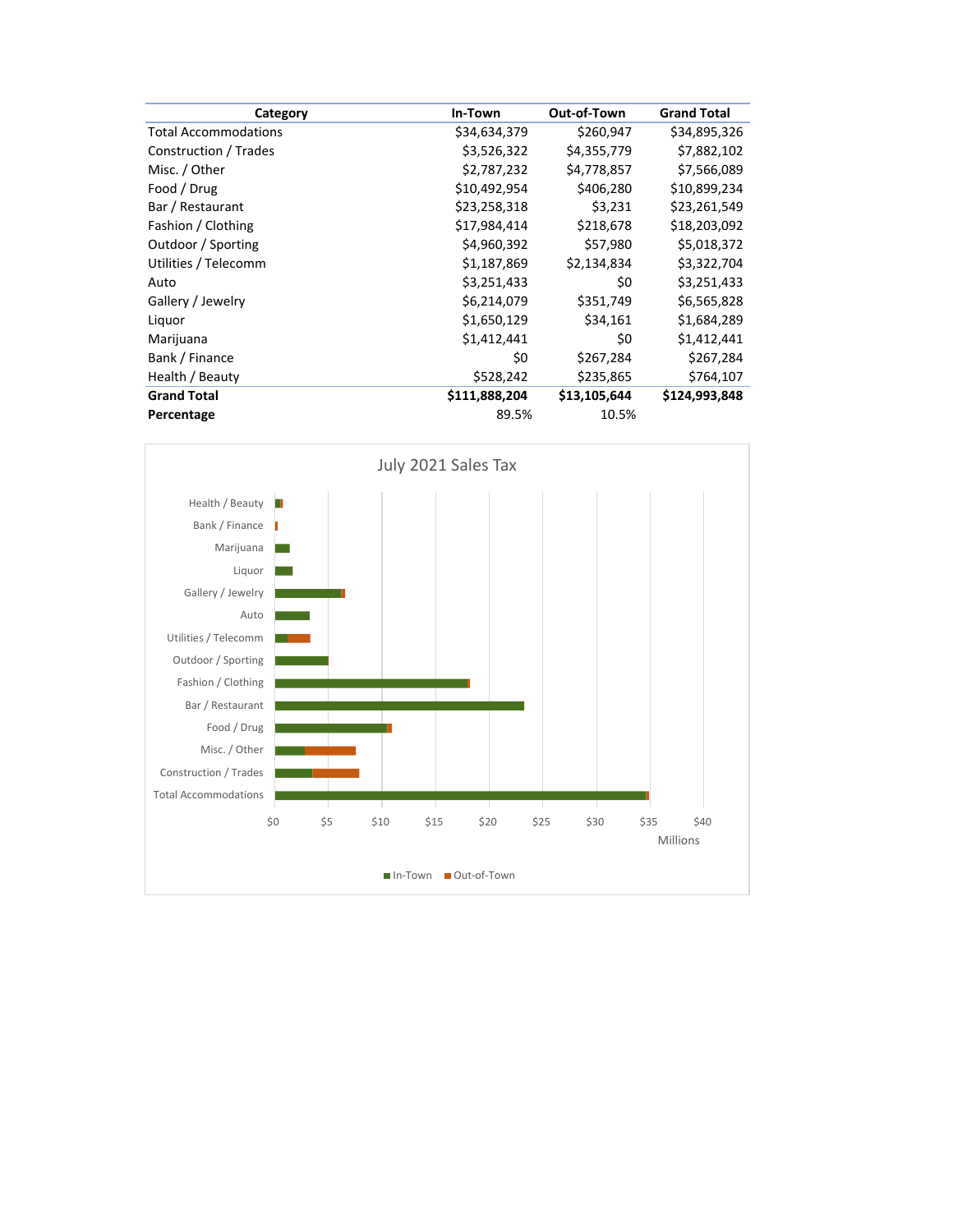### **City of Aspen Retail Sales by Industry July 2021**

|                       |                         |                   |                    | <b>Year To Date Retail Sales</b> |
|-----------------------|-------------------------|-------------------|--------------------|----------------------------------|
|                       |                         | % Change          |                    |                                  |
| Category              | <b>YTD Retail Sales</b> | <b>Prior Year</b> | % YTD Retail Sales | Automobile                       |
| Accommodations        | \$127,784,219           | 17.5%             | 23.3%              | <b>Utilities</b><br>3.4%         |
| Restaurants/Bars      | \$85,248,474            | 21.6%             | 15.6%              | Jewelry/Gallery<br>5.7%<br>4.2%  |
| Sports Equip/Clothing | \$37,801,824            | 23.8%             | 6.9%               | <b>Miscellaneous</b>             |
| Fashion Clothing      | \$63,841,945            | 123.3%            | 11.7%              | 8.6%<br>Liquor                   |
| Construction          | \$51,510,690            | 47.7%             | 9.4%               | 1.5%                             |
| Food & Drug           | \$40,806,825            | 23.1%             | 7.4%               | Food & Drug<br>7.4%              |
| Liquor                | \$7,967,531             | 11.2%             | 1.5%               |                                  |
| Miscellaneous         | \$46,845,409            | 22.7%             | 8.6%               |                                  |
| Jewelry/Gallery       | \$22,782,606            | 4.1%              | 4.2%               |                                  |
| Utilities             | \$31,189,592            | 11.9%             | 5.7%               |                                  |
| Automobile            | \$18,724,906            | 84.9%             | 3.4%               | <b>Construction</b><br>9.4%      |
| Marijuana             | \$6,990,302             | 11.9%             | 1.3%               |                                  |
| Bank / Finance        | \$2,559,110             | #DIV/0!           | 0.5%               |                                  |
| Health / Beauty       | \$3,781,399             | #DIV/0!           | 0.7%               |                                  |
| Total                 | \$547,834,831           | 31.2%             | 100.0%             | <b>Fashion Clothing</b><br>11.7% |

Beginning October 2020, industries were assessed and revised. This includes Luxury Goods which no longer reflects high end clothing which now is captured within Clothing. Additionally, two new categories (Bank / Finance and Health / Beauty) were added to reflect items previous reported within Miscellaneous. These adjustments will ultimately skew the annual percentage change in these industries and is therefore important to note - industry contraction or expansion cannot be gauged by these percentages until a full year's worth of data has been compiled with the new categorizations.

|                         |                             | % Change          | % Monthly Retail |
|-------------------------|-----------------------------|-------------------|------------------|
| Category                | <b>Monthly Retail Sales</b> | <b>Prior Year</b> | <b>Sales</b>     |
| Accommodations          | \$34,895,326                | 75.6%             | 27.9%            |
| Restaurants/Bars        | \$23,261,549                | 42.6%             | 18.6%            |
| Sports Equip/Clothing   | \$5,018,372                 | $(4.4\%)$         | 4.0%             |
| <b>Fashion Clothing</b> | \$18,203,092                | 119.7%            | 14.6%            |
| Construction            | \$7,882,102                 | 30.0%             | 6.3%             |
| Food & Drug             | \$10,899,234                | 55.2%             | 8.7%             |
| Liquor                  | \$1,684,289                 | 4.4%              | 1.3%             |
| Miscellaneous           | \$7,566,089                 | 5.8%              | 6.1%             |
| Jewelry/Gallery         | \$6,565,828                 | 25.7%             | 5.3%             |
| <b>Utilities</b>        | \$3,322,704                 | 21.5%             | 2.7%             |
| Automobile              | \$3,251,433                 | 40.0%             | 2.6%             |
| Marijuana               | \$1,412,441                 | 4.2%              | 1.1%             |
| Bank / Finance          | \$267,284                   | #DIV/0!           | 0.2%             |
| Health / Beauty         | \$764,107                   | #DIV/0!           | 0.6%             |
| Total                   | \$124,993,848               | 50.2%             | 100.0%           |



**Accommodations23.3%**

**Health / Beauty 0.7%**

> **Restaurants/Bars 15.6%**

**Sports Equip/Clothing 6.9%**

**Marijuana 1.3%**

> **Bank / Finance 0.5%**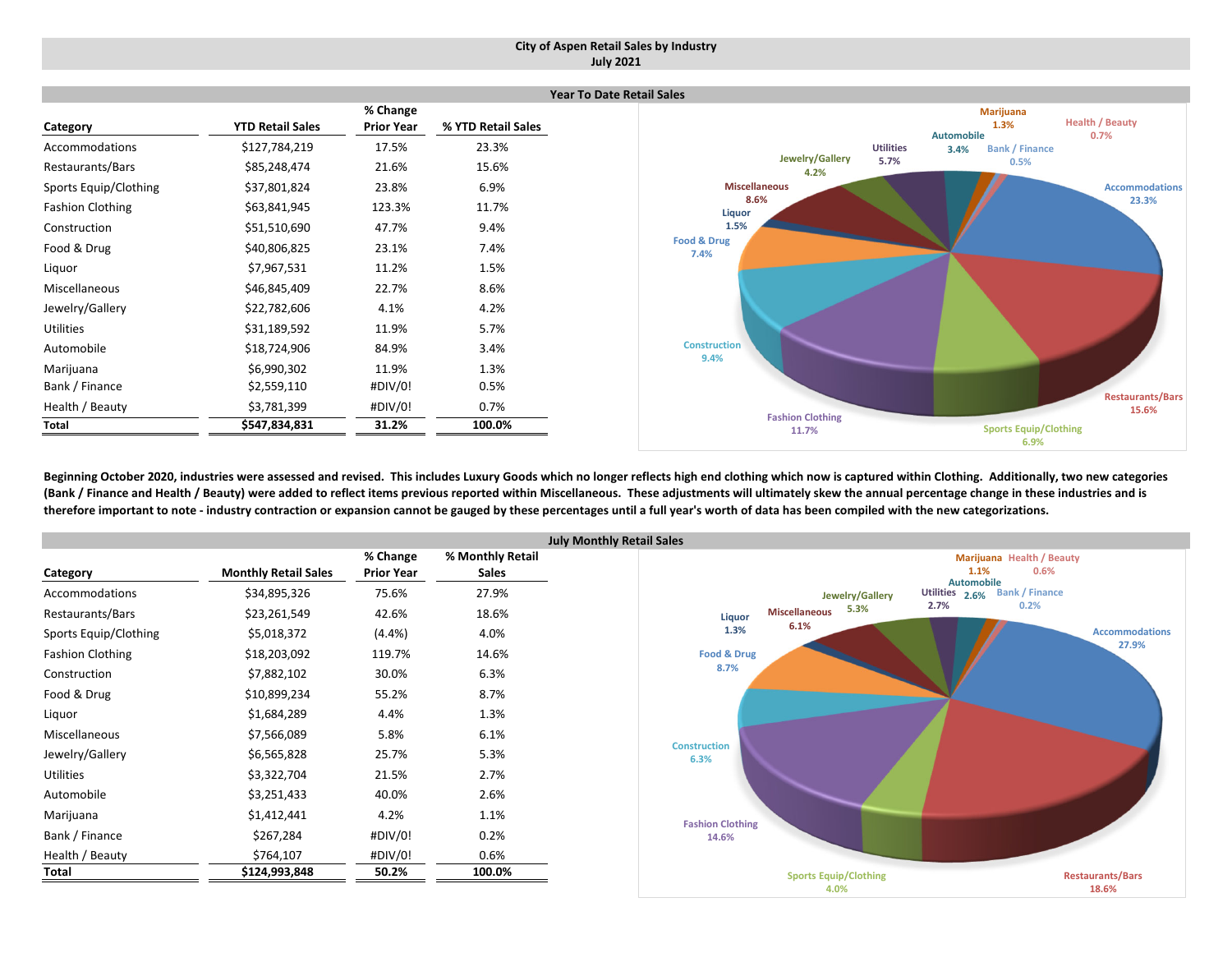## **City of Aspen Sales and Lodging Tax July 2021**

|                                                     | <b>Year To Date Tax Collections</b> |       |                                           |                                                                                                                           |  |  |  |  |  |  |
|-----------------------------------------------------|-------------------------------------|-------|-------------------------------------------|---------------------------------------------------------------------------------------------------------------------------|--|--|--|--|--|--|
|                                                     | <b>YTD Taxes</b>                    | % YTD | 2.0% Lodging                              |                                                                                                                           |  |  |  |  |  |  |
| Tax Type                                            | <b>Collected</b>                    | Taxes | <b>Tax: Tourist</b><br>Promotion/         | 1.0% Sales Tax: Parks &<br><b>Open Space</b>                                                                              |  |  |  |  |  |  |
| 1.0% Sales Tax: Parks & Open Space                  | \$5,528,521.09                      | 36.1% | Transportation                            | 36.1%                                                                                                                     |  |  |  |  |  |  |
| 0.5% Sales Tax: Parks & Open Space                  | \$2,763,703.15                      | 18.0% | 13.5%                                     |                                                                                                                           |  |  |  |  |  |  |
| 0.30% Sales Tax: Public Education                   | \$1,659,876.01                      | 10.8% |                                           |                                                                                                                           |  |  |  |  |  |  |
| 0.15% Sales Tax: Transportation                     | \$829,116.71                        | 5.4%  |                                           |                                                                                                                           |  |  |  |  |  |  |
| 0.45% Sales Tax: Affordable Housing/ Childcare      | \$2,487,333.08                      | 16.2% |                                           |                                                                                                                           |  |  |  |  |  |  |
| 2.0% Lodging Tax: Tourist Promotion/ Transportation | \$2,063,272.01                      | 13.5% | 0.45% Sales Tax:                          | 0.5% Sales Tax: Parks &                                                                                                   |  |  |  |  |  |  |
| Total                                               | \$15,331,822.05                     | 100%  | Affordable Housing/<br>Childcare<br>16.2% | 0.15% Sales Tax:<br>0.30% Sales Tax: Public<br>Open Space<br>Transportation<br><b>Education</b><br>18.0%<br>5.4%<br>10.8% |  |  |  |  |  |  |

| <b>July Monthly Tax Collections</b>                 |                                          |                    |                                                                |                                           |                                                      |                                          |  |  |  |
|-----------------------------------------------------|------------------------------------------|--------------------|----------------------------------------------------------------|-------------------------------------------|------------------------------------------------------|------------------------------------------|--|--|--|
| Tax Type                                            | <b>Monthly Taxes</b><br><b>Collected</b> | % Monthly<br>Taxes | 2.0% Lodging<br>Tax: Tourist<br>Promotion/                     |                                           | 1.0% Sales Tax:<br>Parks & Open<br>Space<br>35.1%    |                                          |  |  |  |
| 1.0% Sales Tax: Parks & Open Space                  | \$1,274,065.82                           | 35.1%              | Transportation<br>15.8%                                        |                                           |                                                      |                                          |  |  |  |
| 0.5% Sales Tax: Parks & Open Space                  | \$637,028.76                             | 17.5%              |                                                                |                                           |                                                      |                                          |  |  |  |
| 0.30% Sales Tax: Public Education                   | \$383,171.39                             | 10.6%              |                                                                |                                           |                                                      |                                          |  |  |  |
| 0.15% Sales Tax: Transportation                     | \$191,110.40                             | 5.3%               |                                                                |                                           |                                                      |                                          |  |  |  |
| 0.45% Sales Tax: Affordable Housing/ Childcare      | \$573,325.50                             | 15.8%              |                                                                |                                           |                                                      |                                          |  |  |  |
| 2.0% Lodging Tax: Tourist Promotion/ Transportation | \$572,605.22                             | 15.8%              |                                                                |                                           |                                                      |                                          |  |  |  |
| Total                                               | \$3,631,307.09                           | 100%               | 0.45% Sales Tax:<br><b>Affordable</b><br>Housing/<br>Childrare | 0.15% Sales Tax:<br><b>Transnortation</b> | 0.30% Sales Tax:<br><b>Public Education</b><br>10.6% | 0.5% Sales Tax:<br>Parks & Open<br>Space |  |  |  |

**17.5%**

**Transportation 5.3%**

**Childcare 15.8%**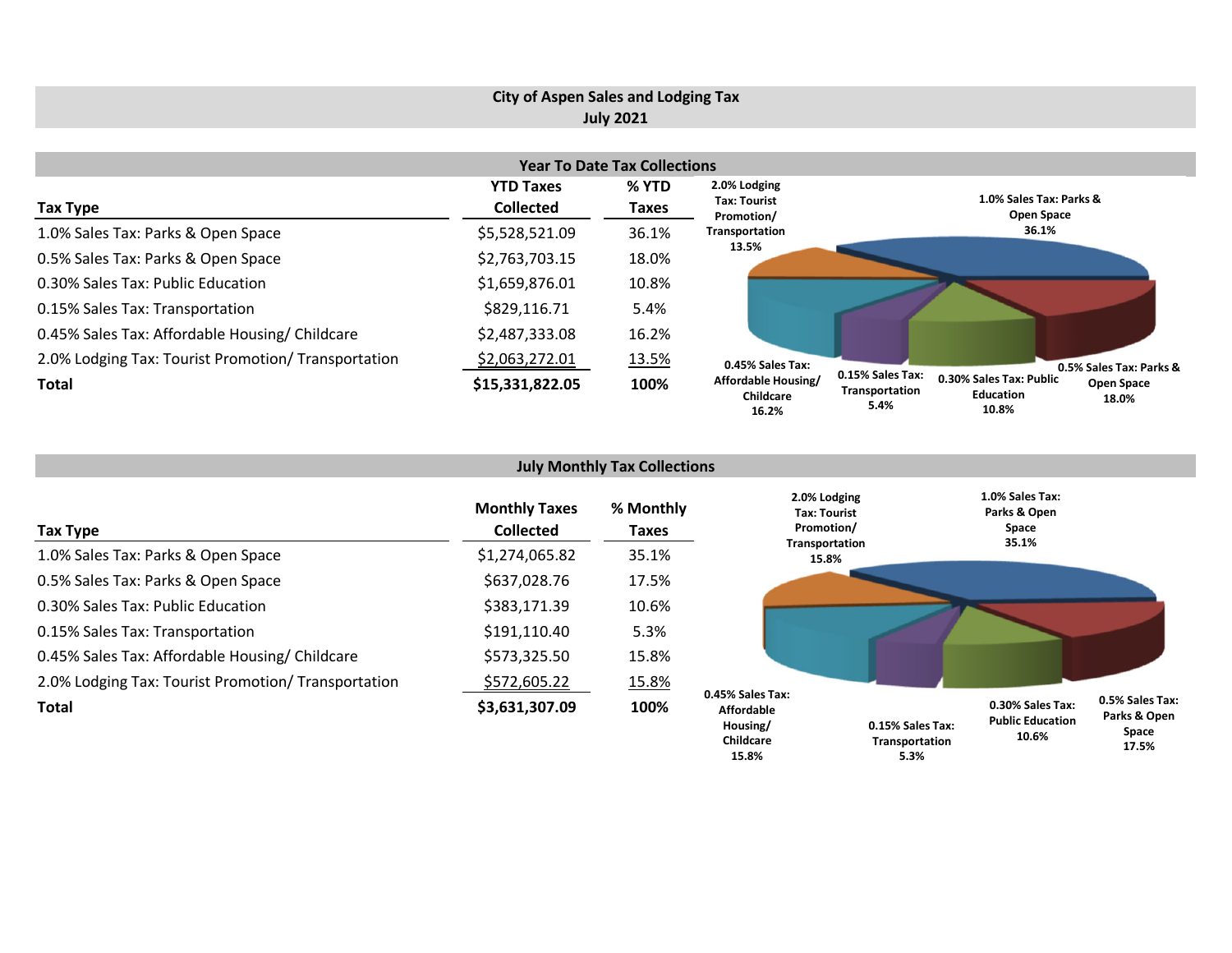### **City of Aspen Sales Tax 2.4% July 2021**

| <b>Current Month Revenues are</b> | 54.1% | above last year's Monthly Revenues.             |
|-----------------------------------|-------|-------------------------------------------------|
| <b>Year To Date Revenues are</b>  | 36.4% | above Year To Date Budgeted Revenues.           |
| <b>Year To Date Revenues are</b>  | 32.2% | above last year's Actual Year To Date Revenues. |

|              | 2021 Monthly Budget vs. 2021 Actual |             |           | 2021 YTD Budget vs. 2021 Actual |              |           | 2021 vs. 2020 |          |                 |          |
|--------------|-------------------------------------|-------------|-----------|---------------------------------|--------------|-----------|---------------|----------|-----------------|----------|
| <b>Month</b> | <b>Budget</b>                       | Actual      | Variance  | <b>Budget</b>                   | Actual       | Variance  | 2020 Monthly  | Variance | <b>2020 YTD</b> | Variance |
| Jan          | \$1,595,006                         | \$1,594,720 | $(0.0\%)$ | \$1,595,006                     | \$1,594,720  | $(0.0\%)$ | \$2,276,217   | (29.9%)  | \$2,276,217     | (29.9%)  |
| Feb          | \$1,486,326                         | \$1,673,483 | 12.6%     | \$3,081,332                     | \$3,268,203  | 6.1%      | \$2,122,818   | (21.2%)  | \$4,399,035     | (25.7%)  |
| Mar          | \$1,888,591                         | \$2,645,788 | 40.1%     | \$4,969,923                     | \$5,913,991  | 19.0%     | \$1,243,377   | 112.8%   | \$5,642,412     | 4.8%     |
| Apr          | \$777,333                           | \$1,117,415 | 43.7%     | \$5,747,255                     | \$7,031,407  | 22.3%     | \$524,409     | 113.1%   | \$6,166,820     | 14.0%    |
| May          | \$609,455                           | \$964,724   | 58.3%     | \$6,356,711                     | \$7,996,131  | 25.8%     | \$567,114     | 70.1%    | \$6,733,934     | 18.7%    |
| June         | \$1,451,356                         | \$2,213,718 | 52.5%     | \$7,808,067                     | \$10,209,848 | 30.8%     | \$1,315,505   | 68.3%    | \$8,049,440     | 26.8%    |
| July         | \$1,922,418                         | \$3,058,702 | 59.1%     | \$9,730,485                     | \$13,268,550 | 36.4%     | \$1,984,791   | 54.1%    | \$10,034,230    | 32.2%    |
| Aug          | \$1,631,118                         |             |           | \$11,361,603                    |              |           | \$1,783,192   |          | \$11,817,422    |          |
| Sept         | \$1,413,986                         |             |           | \$12,775,590                    |              |           | \$2,214,205   |          | \$14,031,628    |          |
| Oct          | \$855,843                           |             |           | \$13,631,433                    |              |           | \$1,067,153   |          | \$15,098,781    |          |
| Nov          | \$719,393                           |             |           | \$14,350,825                    |              |           | \$972,967     |          | \$16,071,748    |          |
| Dec          | \$2,635,754                         |             |           | \$16,986,579                    |              |           | \$2,286,874   |          | \$18,358,622    |          |

#### **Actual Collections Year To Date Through July**

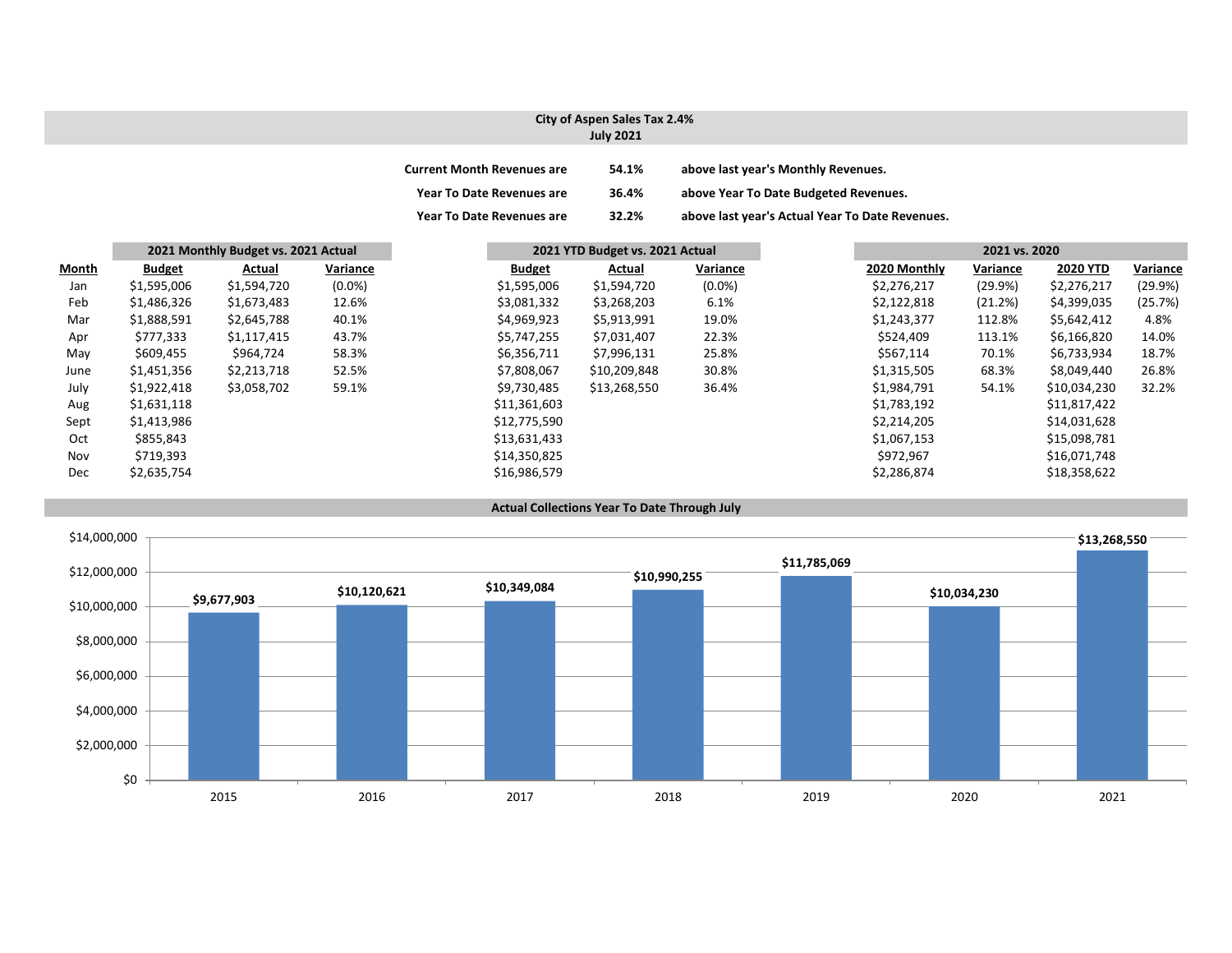# **City of Aspen Tourist Promotion 1.5% Lodging Tax (0.5% Rate for 2010 and Prior)**

| <b>July 2021</b> |  |  |  |
|------------------|--|--|--|
|------------------|--|--|--|

| <b>Current Month Revenues are</b> | 62.7% | above last year's Monthly Revenues.             |
|-----------------------------------|-------|-------------------------------------------------|
| Year To Date Revenues are         | 2.5%  | above Year To Date Budgeted Revenues.           |
| Year To Date Revenues are         | 9.3%  | above last year's Actual Year To Date Revenues. |

|              | 2021 Monthly Budget vs. 2021 Actual |           |          | 2021 YTD Budget vs. 2021 Actual |             |           |              |            | 2021 vs. 2020   |            |  |
|--------------|-------------------------------------|-----------|----------|---------------------------------|-------------|-----------|--------------|------------|-----------------|------------|--|
| <b>Month</b> | <b>Budget</b>                       | Actual    | Variance | <b>Budget</b>                   | Actual      | Variance  | 2020 Monthly | Variance   | <b>2020 YTD</b> | Variance   |  |
| Jan          | \$304,500                           | \$168,712 | (44.6%)  | \$304,500                       | \$168,712   | (44.6%)   | \$423,412    | (60.2%)    | \$423,412       | (60.2%)    |  |
| Feb          | \$270,000                           | \$208,731 | (22.7%)  | \$574,500                       | \$377,443   | (34.3%)   | \$417,502    | $(50.0\%)$ | \$840,914       | (55.1%)    |  |
| Mar          | \$353,250                           | \$369,554 | 4.6%     | \$927,750                       | \$746,997   | (19.5%)   | \$197,251    | 87.4%      | \$1,038,165     | (28.0%)    |  |
| Apr          | \$64,500                            | \$88,271  | 36.9%    | \$992,250                       | \$835,268   | (15.8%)   | \$5,581      | 1,481.7%   | \$1,043,746     | $(20.0\%)$ |  |
| May          | \$49,500                            | \$50,893  | 2.8%     | \$1,041,750                     | \$886,160   | (14.9%)   | \$8,770      | 480.3%     | \$1,052,516     | (15.8%)    |  |
| June         | \$186,750                           | \$231,840 | 24.1%    | \$1,228,500                     | \$1,118,001 | $(9.0\%)$ | \$99,543     | 132.9%     | \$1,152,059     | $(3.0\%)$  |  |
| July         | \$280,500                           | \$429,454 | 53.1%    | \$1,509,000                     | \$1,547,455 | 2.5%      | \$263,959    | 62.7%      | \$1,416,018     | 9.3%       |  |
| Aug          | \$213,000                           |           |          | \$1,722,000                     |             |           | \$227,695    |            | \$1,643,713     |            |  |
| Sept         | \$151,500                           |           |          | \$1,873,500                     |             |           | \$206,067    |            | \$1,849,780     |            |  |
| Oct          | \$78,750                            |           |          | \$1,952,250                     |             |           | \$71,598     |            | \$1,921,378     |            |  |
| Nov          | \$54,000                            |           |          | \$2,006,250                     |             |           | \$78,030     |            | \$1,999,408     |            |  |
| Dec          | \$406,500                           |           |          | \$2,412,750                     |             |           | \$268,092    |            | \$2,267,501     |            |  |

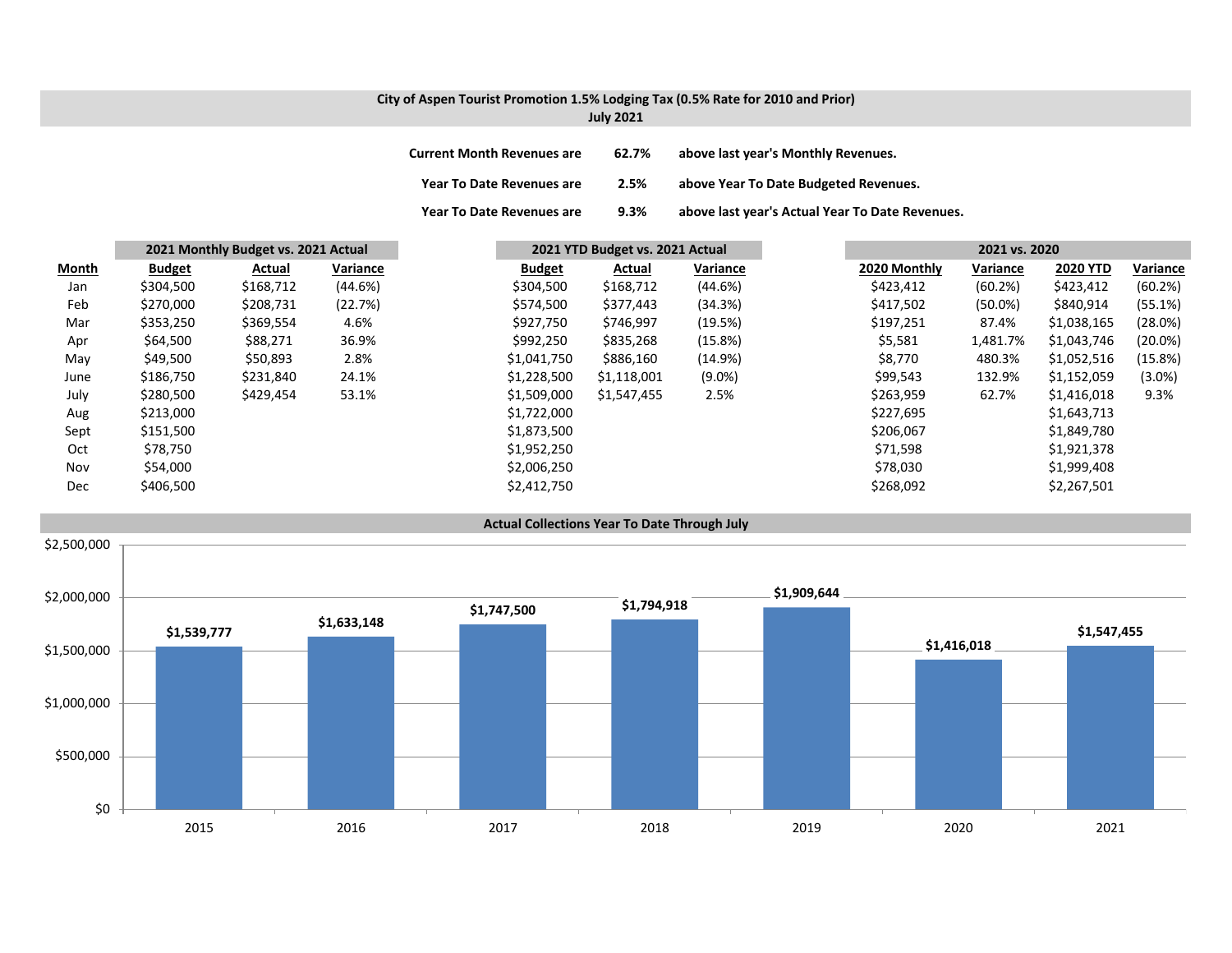## **City of Aspen Transportation 0.5% Lodging Tax July 2021**

| <b>Current Month Revenues are</b> | 62.7% | above last year's Monthly Revenues.             |
|-----------------------------------|-------|-------------------------------------------------|
| <b>Year To Date Revenues are</b>  | 2.5%  | above Year To Date Budgeted Revenues.           |
| <b>Year To Date Revenues are</b>  | 9.3%  | above last year's Actual Year To Date Revenues. |

|              | 2021 Monthly Budget vs. 2021 Actual |           |          |               | 2021 YTD Budget vs. 2021 Actual |           |  | 2021 vs. 2020 |            |                 |            |
|--------------|-------------------------------------|-----------|----------|---------------|---------------------------------|-----------|--|---------------|------------|-----------------|------------|
| <b>Month</b> | <b>Budget</b>                       | Actual    | Variance | <b>Budget</b> | Actual                          | Variance  |  | 2020 Monthly  | Variance   | <b>2020 YTD</b> | Variance   |
| Jan          | \$101,500                           | \$56,237  | (44.6%)  | \$101,500     | \$56,237                        | (44.6%)   |  | \$141,137     | (60.2%)    | \$141,137       | (60.2%)    |
| Feb          | \$90,000                            | \$69,577  | (22.7%)  | \$191,500     | \$125,813                       | (34.3%)   |  | \$139,167     | $(50.0\%)$ | \$280,304       | (55.1%)    |
| Mar          | \$117,750                           | \$123,184 | 4.6%     | \$309,250     | \$248,998                       | (19.5%)   |  | \$65,750      | 87.4%      | \$346,054       | (28.0%)    |
| Apr          | \$21,500                            | \$29,424  | 36.9%    | \$330,750     | \$278,421                       | (15.8%)   |  | \$1,860       | 1,481.7%   | \$347,915       | $(20.0\%)$ |
| May          | \$16,500                            | \$16,964  | 2.8%     | \$347,250     | \$295,386                       | (14.9%)   |  | \$2,923       | 480.3%     | \$350,838       | (15.8%)    |
| June         | \$62,250                            | \$77,280  | 24.1%    | \$409,500     | \$372,666                       | $(9.0\%)$ |  | \$33,181      | 132.9%     | \$384,019       | $(3.0\%)$  |
| July         | \$93,500                            | \$143,151 | 53.1%    | \$503,000     | \$515,817                       | 2.5%      |  | \$87,986      | 62.7%      | \$472,005       | 9.3%       |
| Aug          | \$71,000                            |           |          | \$574,000     |                                 |           |  | \$75,898      |            | \$547,903       |            |
| Sept         | \$50,500                            |           |          | \$624,500     |                                 |           |  | \$68,700      |            | \$616,603       |            |
| Oct          | \$26,250                            |           |          | \$650,750     |                                 |           |  | \$23,866      |            | \$640,469       |            |
| Nov          | \$18,000                            |           |          | \$668,750     |                                 |           |  | \$26,010      |            | \$666,479       |            |
| Dec          | \$135,500                           |           |          | \$804,250     |                                 |           |  | \$89,364      |            | \$755,842       |            |

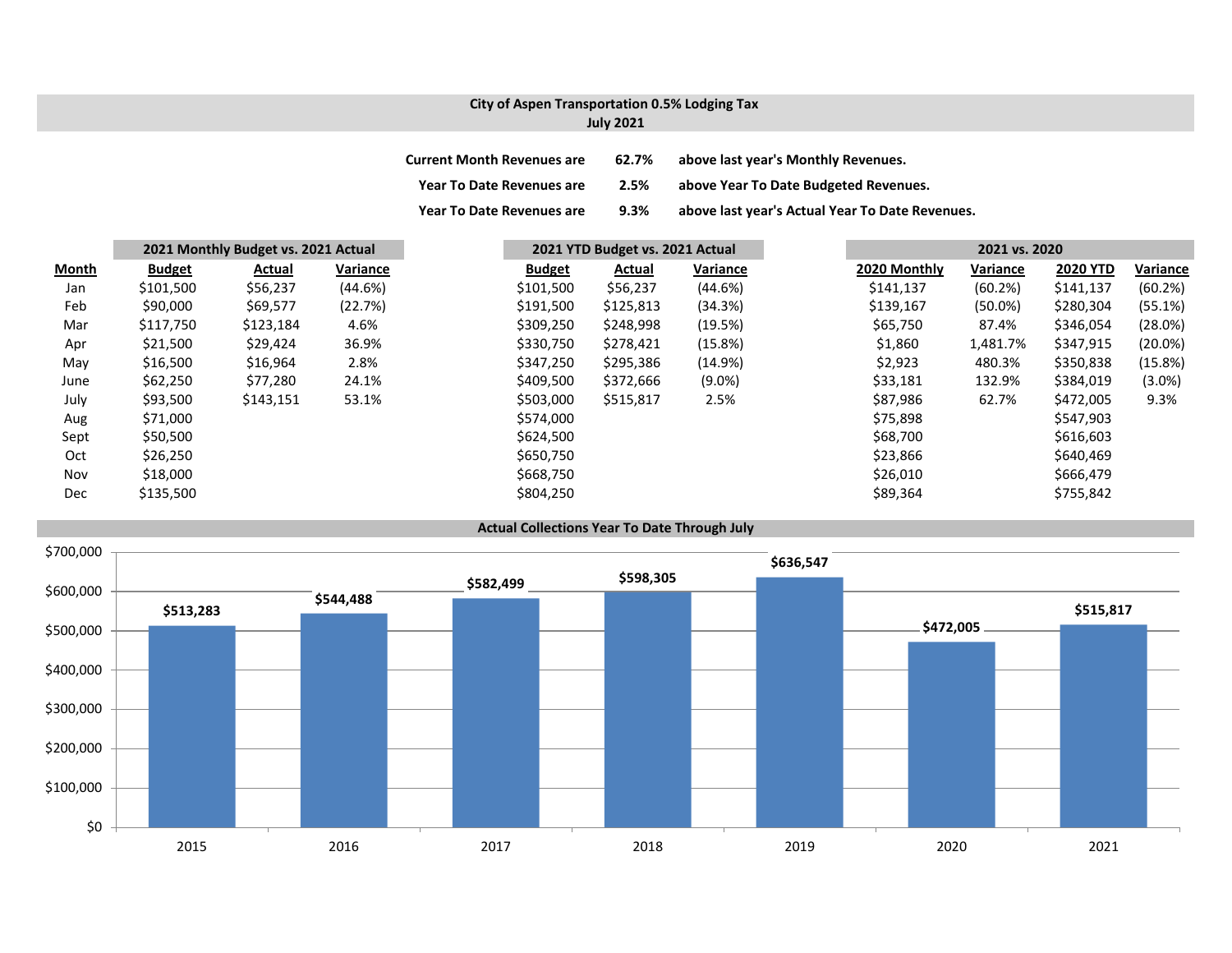## **City of Aspen Portion of Pitkin County 3.6% Sales Tax**

| <b>June 2021</b> |  |  |
|------------------|--|--|
|------------------|--|--|

| <b>Current Month Revenues are</b> | 70.9% | above last year's Monthly Revenues.             |
|-----------------------------------|-------|-------------------------------------------------|
| Year To Date Revenues are         | 16.7% | above Year To Date Budgeted Revenues.           |
| <b>Year To Date Revenues are</b>  | 23.7% | above last year's Actual Year To Date Revenues. |

|              | 2021 Monthly Budget vs. 2021 Actual |             |          | 2021 YTD Budget vs. 2021 Actual |               |             |          | 2021 vs. 2020 |          |    |                 |          |  |
|--------------|-------------------------------------|-------------|----------|---------------------------------|---------------|-------------|----------|---------------|----------|----|-----------------|----------|--|
| <b>Month</b> | <b>Budget</b>                       | Actual      | Variance |                                 | <b>Budget</b> | Actual      | Variance | 2020 Monthly  | Variance |    | <b>2020 YTD</b> | Variance |  |
| Jan          | \$1,357,000                         | \$1,092,020 | (19.5%)  |                                 | \$1,357,000   | \$1,092,020 | (19.5%)  | \$1,512,709   | (27.8%)  | S  | 1,512,709       | (27.8%)  |  |
| Feb          | \$1,277,000                         | \$1,183,150 | (7.3%)   |                                 | \$2,634,000   | \$2,275,171 | (13.6%)  | \$1,449,548   | (18.4%)  | S  | 2,962,257       | (23.2%)  |  |
| Mar          | \$1,293,000                         | \$1,515,832 | 17.2%    |                                 | \$3,927,000   | \$3,791,002 | (3.5%)   | \$708,210     | 114.0%   | S  | 3,670,467       | 3.3%     |  |
| Apr          | \$484,000                           | \$817,669   | 68.9%    |                                 | \$4,411,000   | \$4,608,671 | 4.5%     | \$498,211     | 64.1%    |    | 4,168,678       | 10.6%    |  |
| May          | \$398,000                           | \$744,578   | 87.1%    |                                 | \$4,809,000   | \$5,353,249 | 11.3%    | \$430,729     | 72.9%    |    | 4,599,408       | 16.4%    |  |
| June         | \$822,000                           | \$1,218,669 | 48.3%    |                                 | \$5,631,000   | \$6,571,918 | 16.7%    | \$713,217     | 70.9%    |    | 5,312,624       | 23.7%    |  |
| July         | \$1,097,000                         |             |          |                                 | \$6,728,000   |             |          | \$1,164,095   |          |    | 6,476,719       |          |  |
| Aug          | \$917,000                           |             |          |                                 | \$7,645,000   |             |          | \$1,117,891   |          |    | 7,594,610       |          |  |
| Sept         | \$801,000                           |             |          |                                 | \$8,446,000   |             |          | \$1,181,742   |          |    | 8,776,352       |          |  |
| Oct          | \$498,000                           |             |          |                                 | \$8,944,000   |             |          | \$845,122     |          |    | 9,621,474       |          |  |
| Nov          | \$484,000                           |             |          |                                 | \$9,428,000   |             |          | \$688,722     |          |    | 10,310,196      |          |  |
| Dec          | \$1,461,000                         |             |          |                                 | \$10,889,000  |             |          | \$1,533,844   |          | S. | 11,844,040      |          |  |



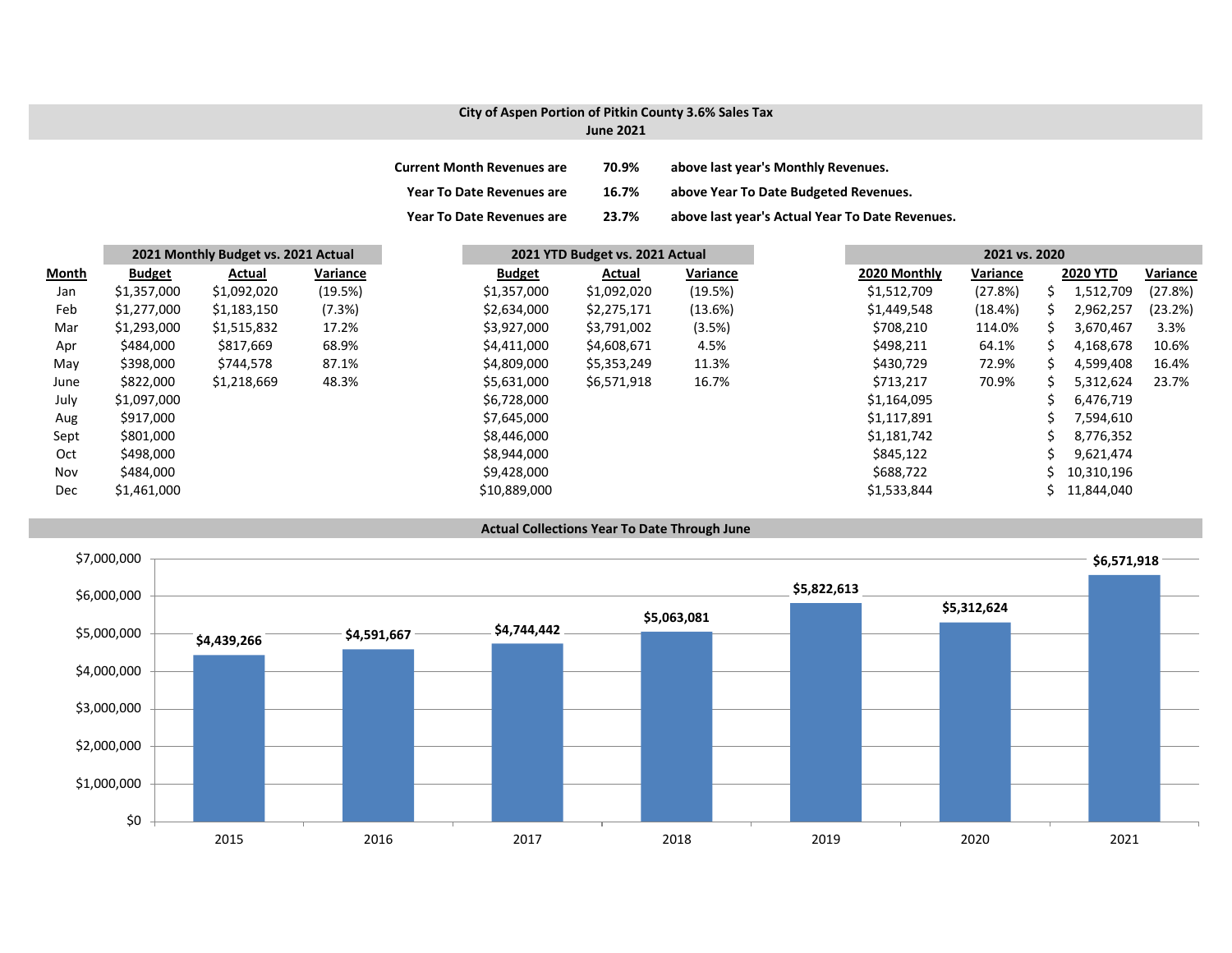## **August 2021 Housing Real Estate Transfer Tax**

| <b>Current Month Revenues are</b> | (25.1%) | below last year's Monthly Revenues.             |
|-----------------------------------|---------|-------------------------------------------------|
| <b>Year To Date Revenues are</b>  | 188.5%  | above Year To Date Budgeted Revenues.           |
| <b>Year To Date Revenues are</b>  | 65.8%   | above last year's Actual Year To Date Revenues. |

|              | 2021 Monthly Budget vs. 2021 Actual |             |          | 2021 YTD Budget vs. 2021 Actual |  |              | 2021 vs. 2020 |              |          |                 |          |
|--------------|-------------------------------------|-------------|----------|---------------------------------|--|--------------|---------------|--------------|----------|-----------------|----------|
| <b>Month</b> | <b>Budget</b>                       | Actual      | Variance | <b>Budget</b>                   |  | Actual       | Variance      | 2020 Monthly | Variance | <b>2020 YTD</b> | Variance |
| Jan          | \$440,400                           | \$1,602,114 | 263.8%   | \$440,400                       |  | \$1,602,114  | 263.8%        | \$1,098,343  | 45.9%    | \$1,098,343     | 45.9%    |
| Feb          | \$412,600                           | \$711,920   | 72.5%    | \$853,000                       |  | \$2,314,034  | 171.3%        | \$496,350    | 43.4%    | \$1,594,693     | 45.1%    |
| Mar          | \$432,900                           | \$1,294,339 | 199.0%   | \$1,285,900                     |  | \$3,608,373  | 180.6%        | \$598,199    | 116.4%   | \$2,192,893     | 64.5%    |
| Apr          | \$560,000                           | \$2,251,850 | 302.1%   | \$1,845,900                     |  | \$5,860,223  | 217.5%        | \$505,915    | 345.1%   | \$2,698,808     | 117.1%   |
| May          | \$566,200                           | \$1,070,000 | 89.0%    | \$2,412,100                     |  | \$6,930,223  | 187.3%        | \$110,180    | 871.1%   | \$2,808,988     | 146.7%   |
| June         | \$537,300                           | \$1,377,685 | 156.4%   | \$2,949,400                     |  | \$8,307,908  | 181.7%        | \$477,350    | 188.6%   | \$3,286,338     | 152.8%   |
| July         | \$384,200                           | \$919,840   | 139.4%   | \$3,333,600                     |  | \$9,227,748  | 176.8%        | \$885,546    | 3.9%     | \$4,171,884     | 121.2%   |
| Aug          | \$524,800                           | \$1,904,684 | 262.9%   | \$3,858,400                     |  | \$11,132,432 | 188.5%        | \$2,542,417  | (25.1%)  | \$6,714,301     | 65.8%    |
| Sept         | \$746,400                           |             |          | \$4,604,800                     |  |              |               | \$3,947,332  |          | \$10,661,632    |          |
| Oct          | \$644,600                           |             |          | \$5,249,400                     |  |              |               | \$2,928,865  |          | \$13,590,497    |          |
| Nov          | \$439,200                           |             |          | \$5,688,600                     |  |              |               | \$1,717,838  |          | \$15,308,335    |          |
| Dec          | \$511,400                           |             |          | \$6,200,000                     |  |              |               | \$2,281,317  |          | \$17,589,652    |          |